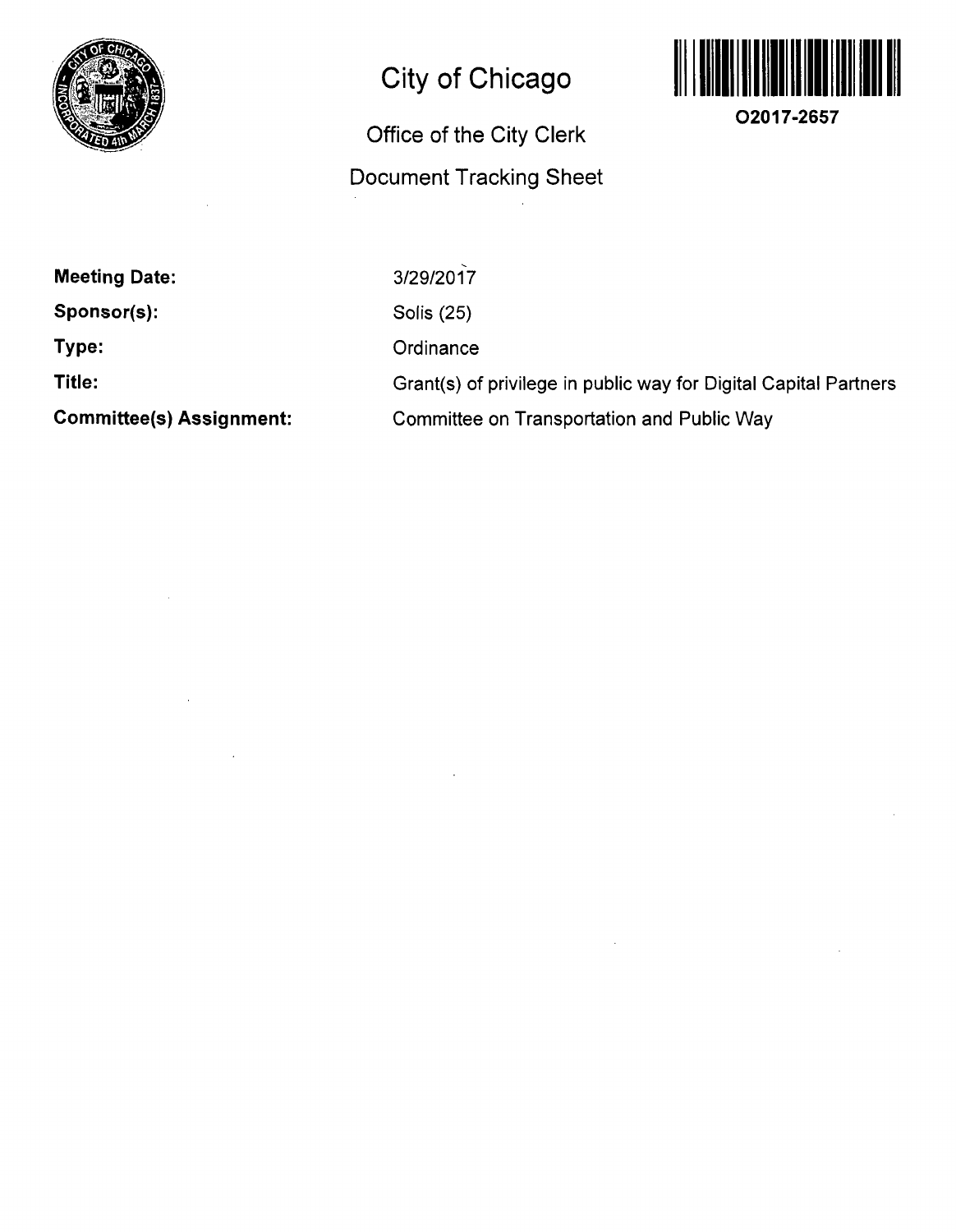**ORDINANCE** DIGITAL CAPITAL PARTNERS Acct. No. 365757 - 2 Permit No. 1125780

Be It Ordained by the City Council of the City of Chicago:

SECTION 1. Permission and authority are hereby given and granted to DIGITAL CAPITAL PARTNERS, upon the terms and subject to the conditions of this ordinance to maintain and use, as now constructed, two (2) Banner(s) projecting over the public right-of-way adjacent to its premises known as 725 S. Wells St..

Said Banner(s) at S. Wells measure(s):

One (1) at two (2) feet in length, and six (6) feet in width for a total of twelve (12) square feet. One (1) at two (2) feet in length, and six (6) feet in width for a total of twelve (12) square feet.

Said Banner(s) at S. Wells measure(s):

One  $(1)$  at two  $(2)$  feet in length, and six  $(6)$  feet in width for a total of twelve  $(12)$  square feet.

The location of said privilege shall be as shown on prints kept on file with the Department of Business Affairs and Consumer Protection and the Office of the City Clerk.

Said privilege shall be constructed in accordance with plans and specifications approved by the Zoning Department - Signs.

This grant of privilege in the public way shall be subject to the provisions of Section 10-28-015 and all other required provisions of the Municipal Code of Chicago.

The grantee shall pay to the City of Chicago as compensation forthe privilege #1125780 herein granted the sum of one hundred fifty (\$150.00) per annum in advance.

A 25% penalty will be added for payments received after due date.

The permit holder agrees to hold the City of Chicago harmless for any damage, relocation or replacement costs associated with damage, relocation or removal of private property caused by the City performing work in the public way.

Authority herein given and granted for a period of five (5) years from and atter 01 8/2017.

Alderman

Daniel S. Solis 25th Ward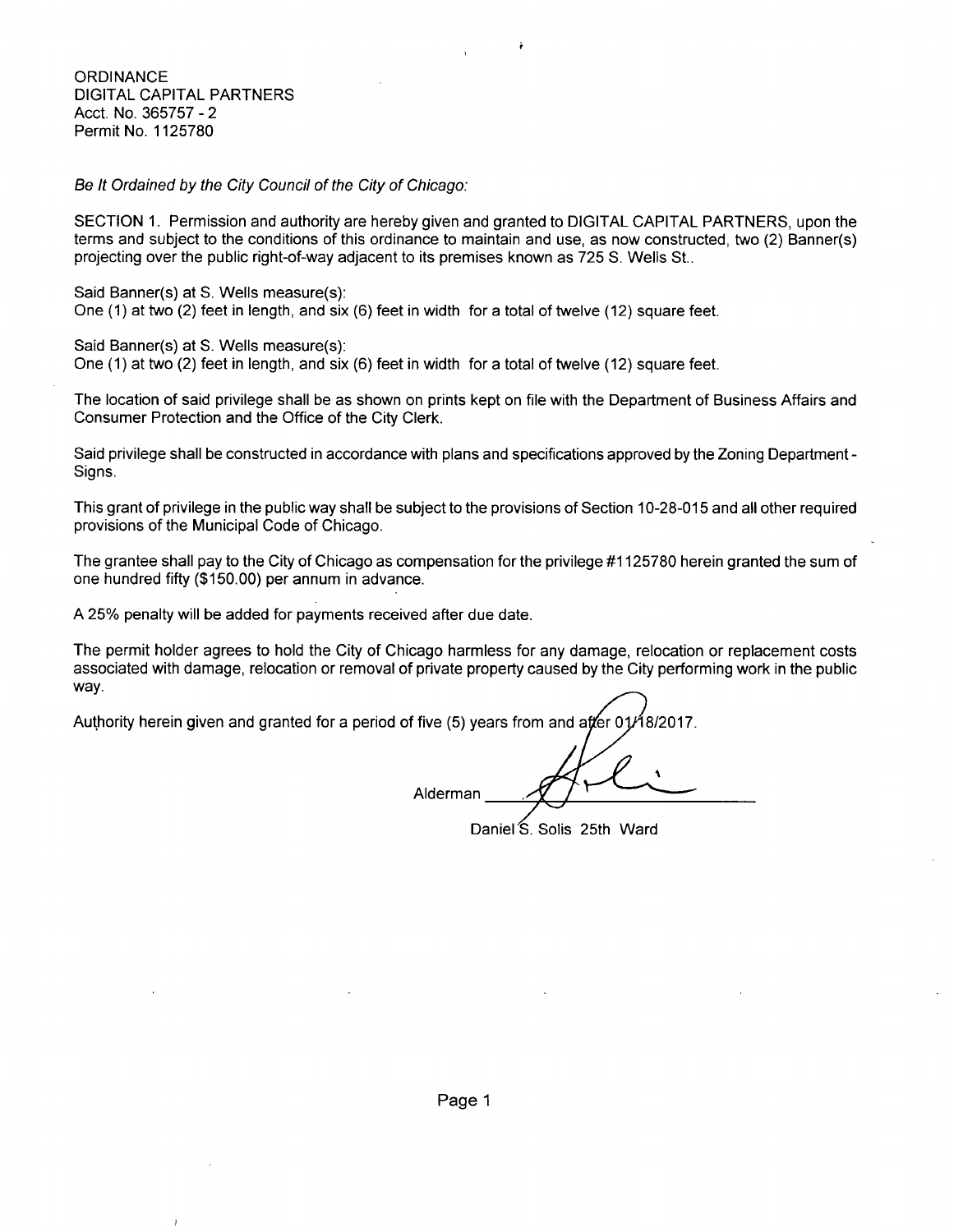

 $\sim 10$ 

 $\ddot{\phantom{a}}$